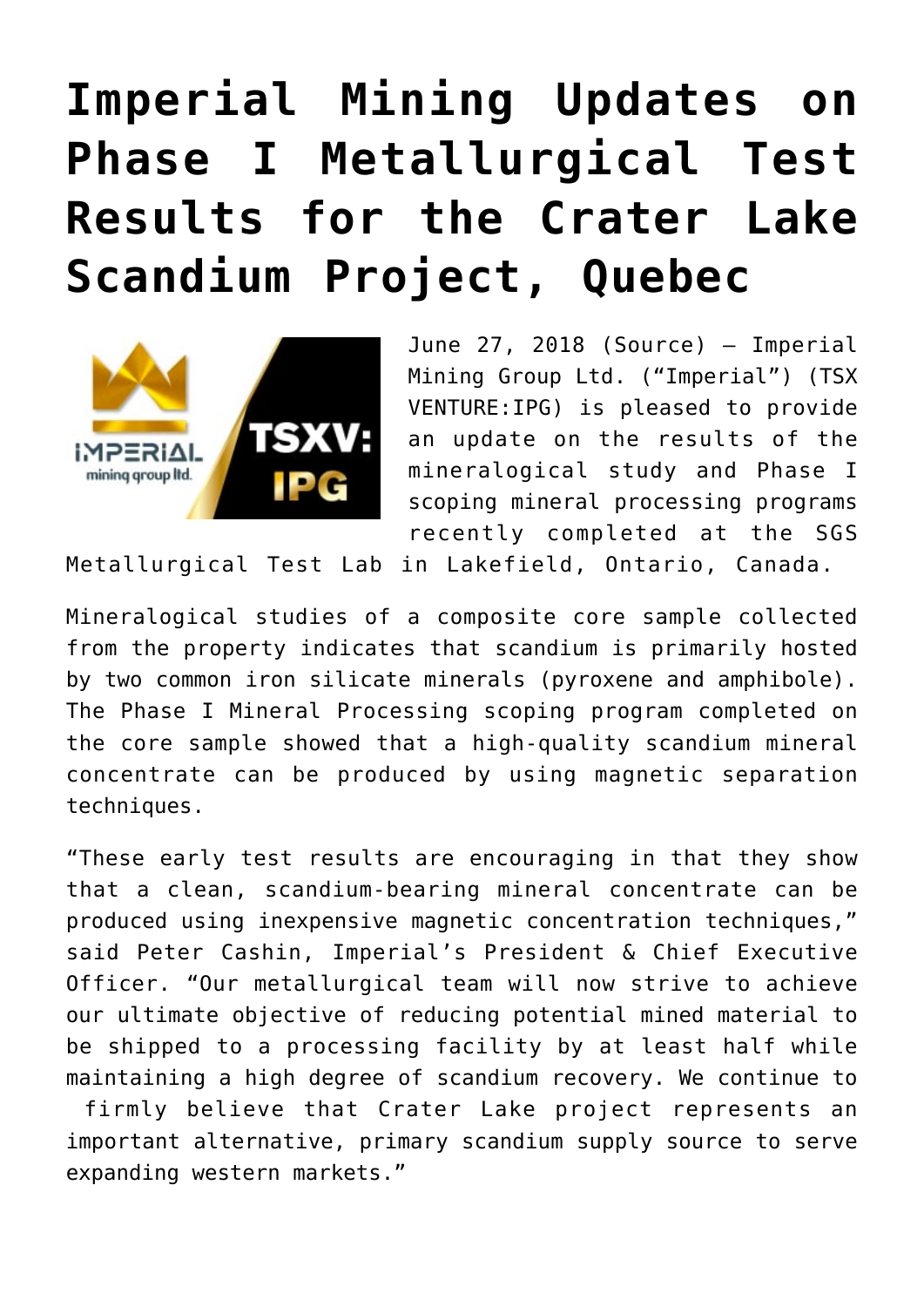The property consists of 57 contiguous claims covering  $\mathsf{approximately}$  27.9 km $^2$  and is located approximately 200 km east northeast of Schefferville, Québec (*see* Figure 1 and *link* at [Crater Lake Project Page\)](https://www.globenewswire.com/Tracker?data=XfZtTwHvpNgXPEpChE-o4fqQ94LJRWerbvxZ6-M-DT10UBtbqwpxTEpEDqdA53iAmly0xmzKwoedvr38p1k3Mi_FfyasPMFRWdZ38IzA7ZXbg80AtU6wyLUIamIflKZA). Property rights were transferred to Imperial from Peak Mining Corporation, a private company, in a rollover transaction completed in December 2017.



Crater Lake Project Location Map, Quebec

## **Scandium Markets and Uses**

Scandium, is a silvery-white non-toxic transition metal, often associated with REE, together with yttrium, tantalum and niobium. Scandium is often found in trace amounts in other REE deposits and occurrences and has been mined as a by-product in a few uranium and REE mines in the world, for example in the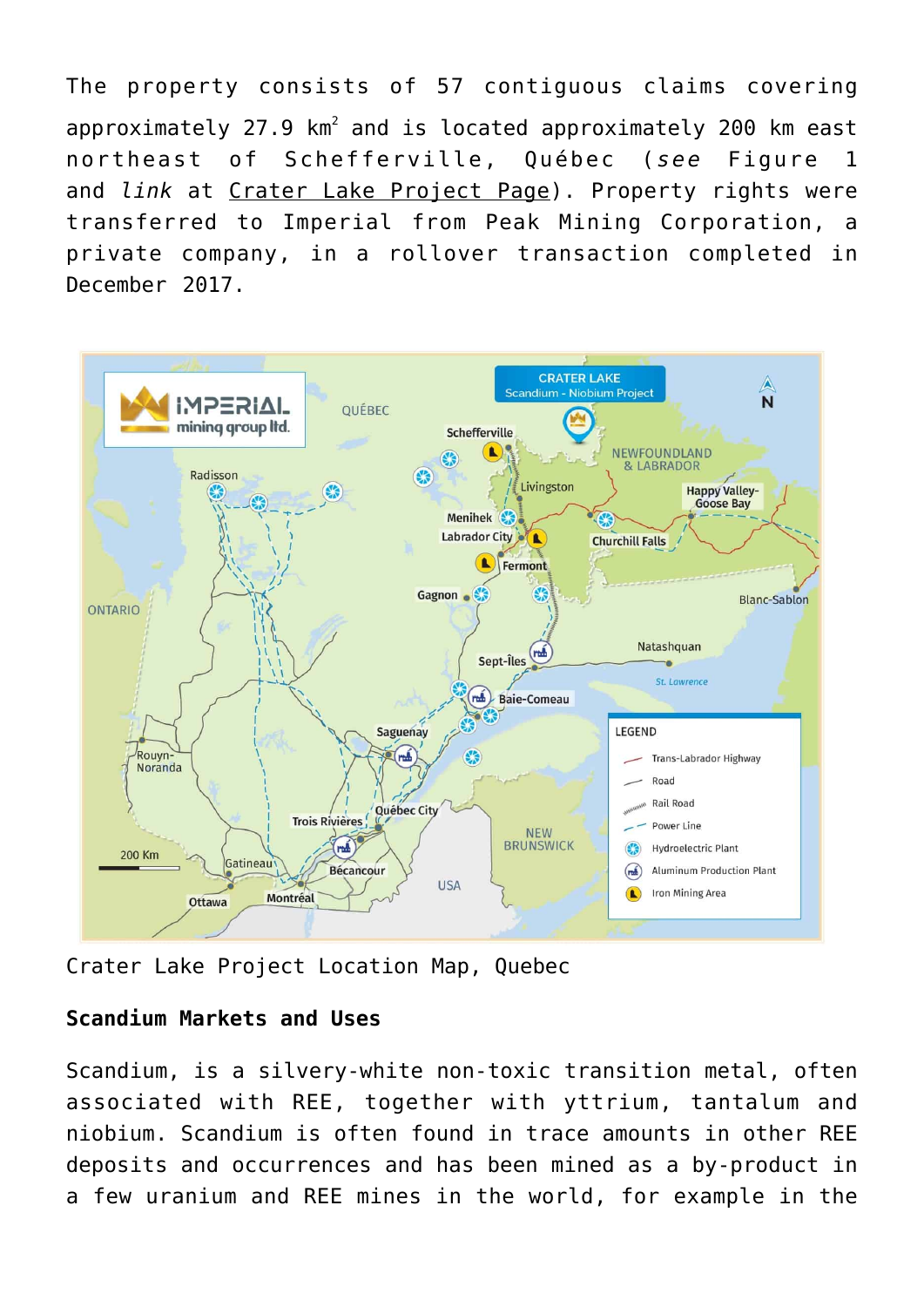Zhovti Vody deposit, Ukraine and at Bayan Obo, China. Primary, hardrock scandium deposits of sufficient size and grade to be economically important are scarce and Crater Lake represents one of the few such opportunities in the world.

Scandium acts as a grain-refiner and hardener of aluminum alloys. Aluminum-scandium alloys combine high strength, ductility, weldability, improved corrosion resistance and a lower density. The combination of all these properties makes aluminum-scandium alloys well-suited for the aerospace, automotive and defense industries. Other applications of aluminum-scandium alloys include consumer products such as baseball bats, golf club heads and high-end bicycle wheel rims.

The presence of scandium also reduces the flammability of aluminum oxide and it is beginning to find wide acceptance in the 3-D printing of complex, high-tech parts, especially where aluminum is the target media. In Solid Oxide Fuel Cell ("SOFC") applications, scandium is important in the scandia stabilized electrolyte of the cell, which allows lower operating temperatures and a longer operating life of the cell. It has also found a growing market in Light Emitting Diode (LED) industry, especially those seeking "natural light", where, in certain applications, no substitute exists due to the unique properties of the metal.

The broader adoption of scandium in the aluminum alloys sector has been primarily constrained by the limited availability of scandium in western commercial markets, today estimated to be 10 to 15 metric tonnes per year. This has resulted in much higher prices for Sc compared to competing alloy materials, such as titanium, and has limited its broader use. The current price of the metal oxide published by USGS indicates that **scandium oxide trades at approximately US\$3,700/kg for 99.99% purity for small lots (10s to 100s of kg) and US\$2,500/kg for large lots (greater than one tonne)**.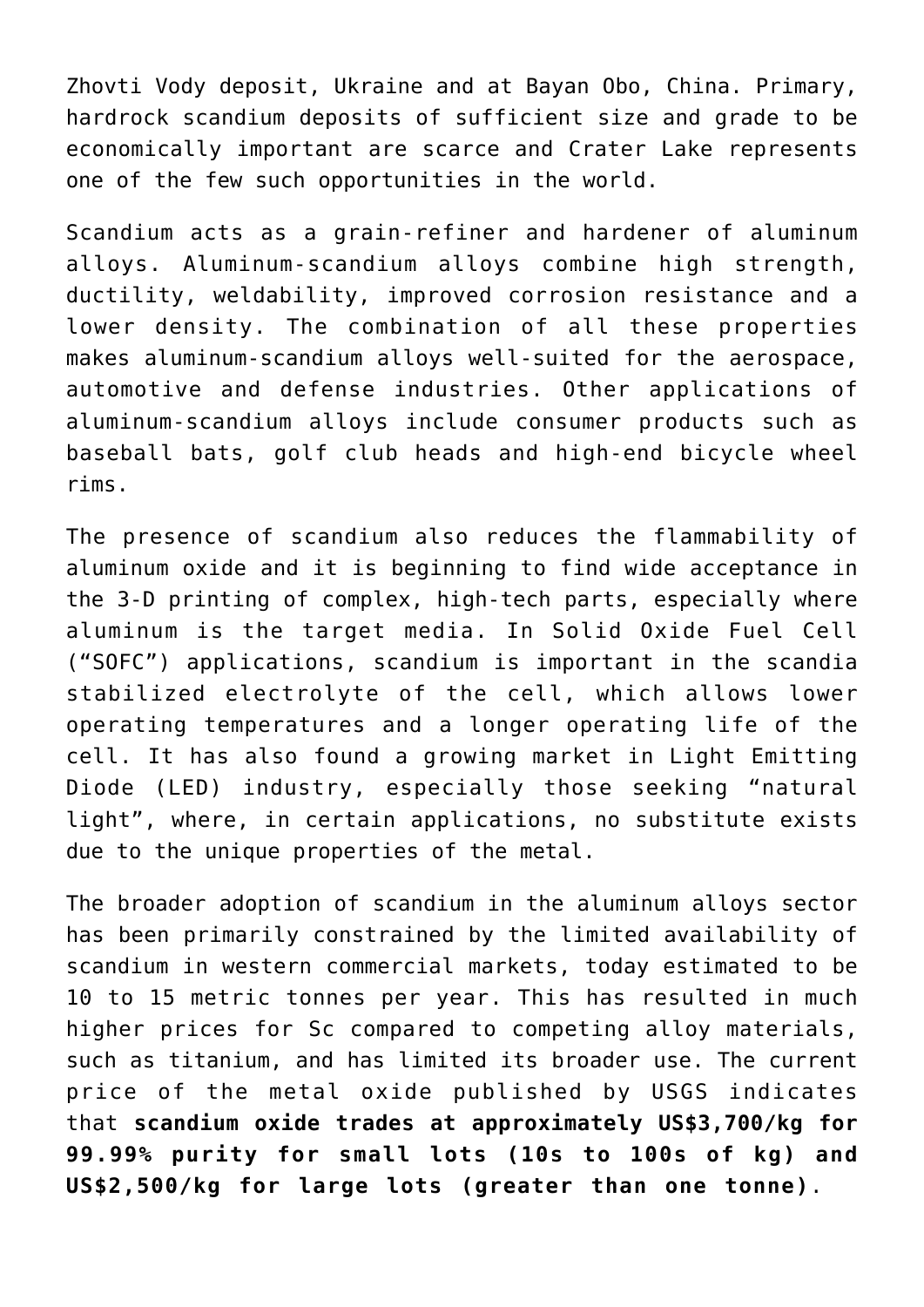## **Phase I Mineralogical and Metallurgical Test Results**

QEMSCAN, Electron Microprobe and X-ray Diffraction (XRD) analyses were completed on a Master Composite sample and 11 Drill Core samples from Crater Lake. The mineralogical study showed that the sample consists primarily of pyroxene, olivine and amphibole. Most of the scandium is hosted by paramagnetic pyroxene and amphibole (Fe silicate minerals) which should be amenable to low cost magnetic separation technique in producing a mineral concentrate. The purpose of this work is to reject as much of the non-scandium mineralized component of the host ferrosyenite intrusive rock and reducing the volume of material to be shipped to a downstream scandium processing plant.

The Phase I mineral processing program completed at SGS, Lakefield evaluated a small number of pre-concentration techniques to produce a mineral concentrate. These included gravity separation, low-intensity magnetic separation and wet high-intensity magnetic separation. The non-optimized magnetic separation tests achieved 66% scandium recovery to 46% mass pull to mineral concentrate, shy of our targeted 50% rejection and 80-85% scandium recovery.

Mineralogical study of scandium mineralization is primarily comprised of pyroxene (37.2%) and olivine (26.3%) with moderate amounts of amphibole (12.6%), K-feldspar (9.9%) and minor proportions of plagioclase (3.6%), titanomagnetite (Ti-Mgt) (4.4%), britholite (1.9%), zircon (1.8%), and ilmenite  $(0.8%).$ 

The Electron Microprobe Analysis (EMPA) and QEMSCAN deportment data revealed that scandium is hosted primarily by pyroxene and to a lesser extent the amphiboles in all the samples tested. The iron concentration between the various silicates and oxides was variable. The Fe-deportment illustrates that approximately 52.2% of it is contributed from the olivine, 29.3% from the pyroxene, 13.1% from the amphiboles, 4.2% from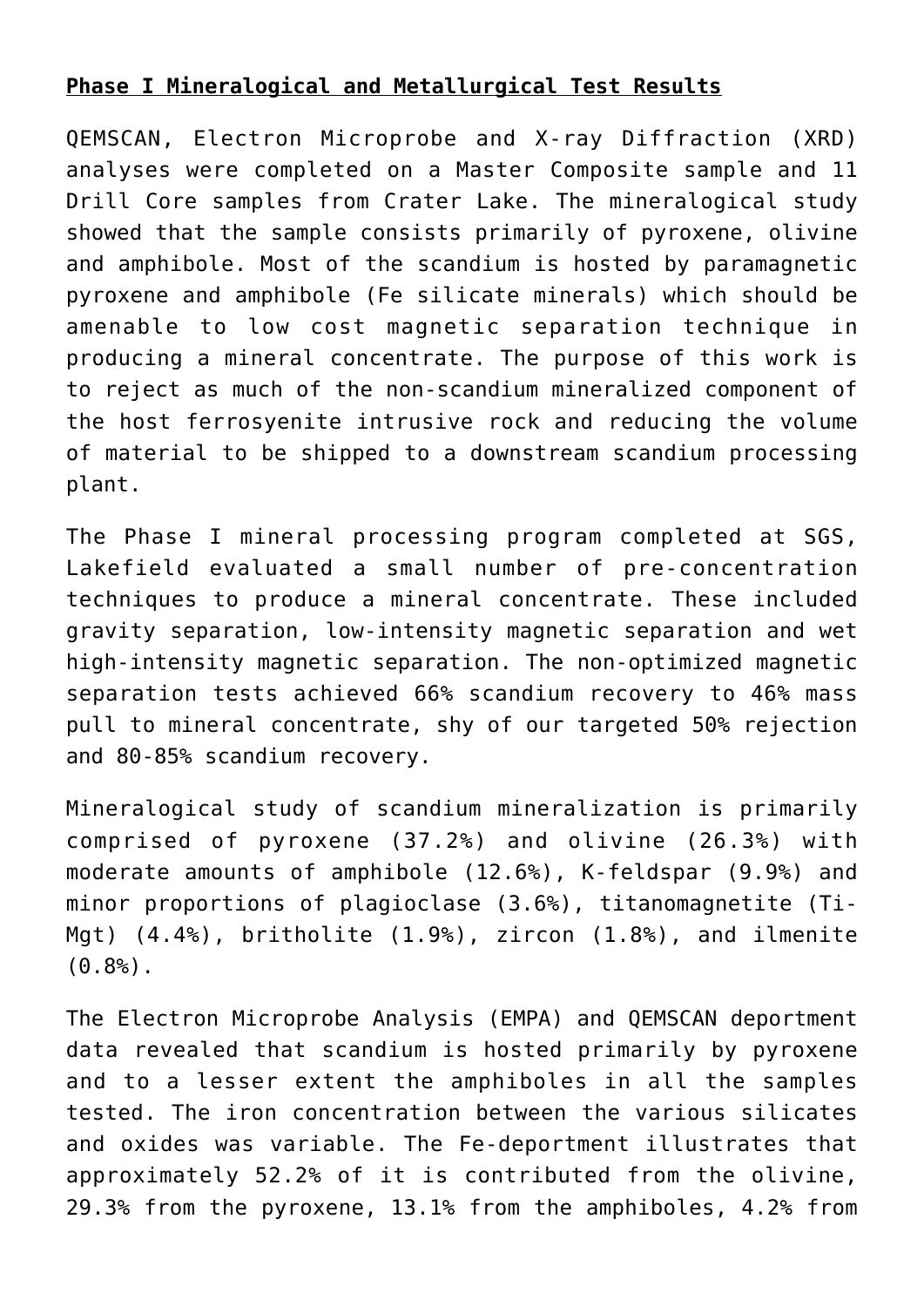the titanomagnetite, and 2.7% from the ilmenite.

Phase II mineral processing tests were recently begun at SGS Lakefield. The program envisaged a combination of a low intensity magnetic separation (LIMS) and a wet high intensity magnetic separation (WHIMS) steps. This should improve scandium recovery while minimizing mass pull to concentrate (maximizing non-scandium rejection). It is anticipated that this work will be completed by mid-July.

The technical content in this press release was provided and certified by Dr. Yemi Oyediran, P. Eng, Imperial's Manager, Metallurgical Development, a Metallurgist and Qualified Person as defined by NI 43-101.

## **ABOUT IMPERIAL MINING GROUP LTD.**

*Imperial is a new Canadian mineral exploration and development company focussed on the advancement of its copper-zinc, gold and technology metals properties in Québec. Imperial is publicly listed on the TSX Venture Exchange as "IPG" and is led by an experienced team of mineral exploration and development professionals with a strong track record of mineral deposit discovery in numerous metal commodities.*

*This press release may contain forward-looking statements relating to the Company's operations or to its business environment. Such statements are based on the Company's operations, estimates, forecasts, and projections, but are not guarantees of future performance and involve risks and uncertainties that are difficult to predict or control. Several factors could cause actual outcomes and results to differ materially from those expressed. These factors include those set forth in the corporate filings. Although any such forward-looking statements are based upon what management believes to be reasonable assumptions, the Company cannot guarantee that actual results will be consistent with these forward-looking statements. In addition, the Company disclaims*